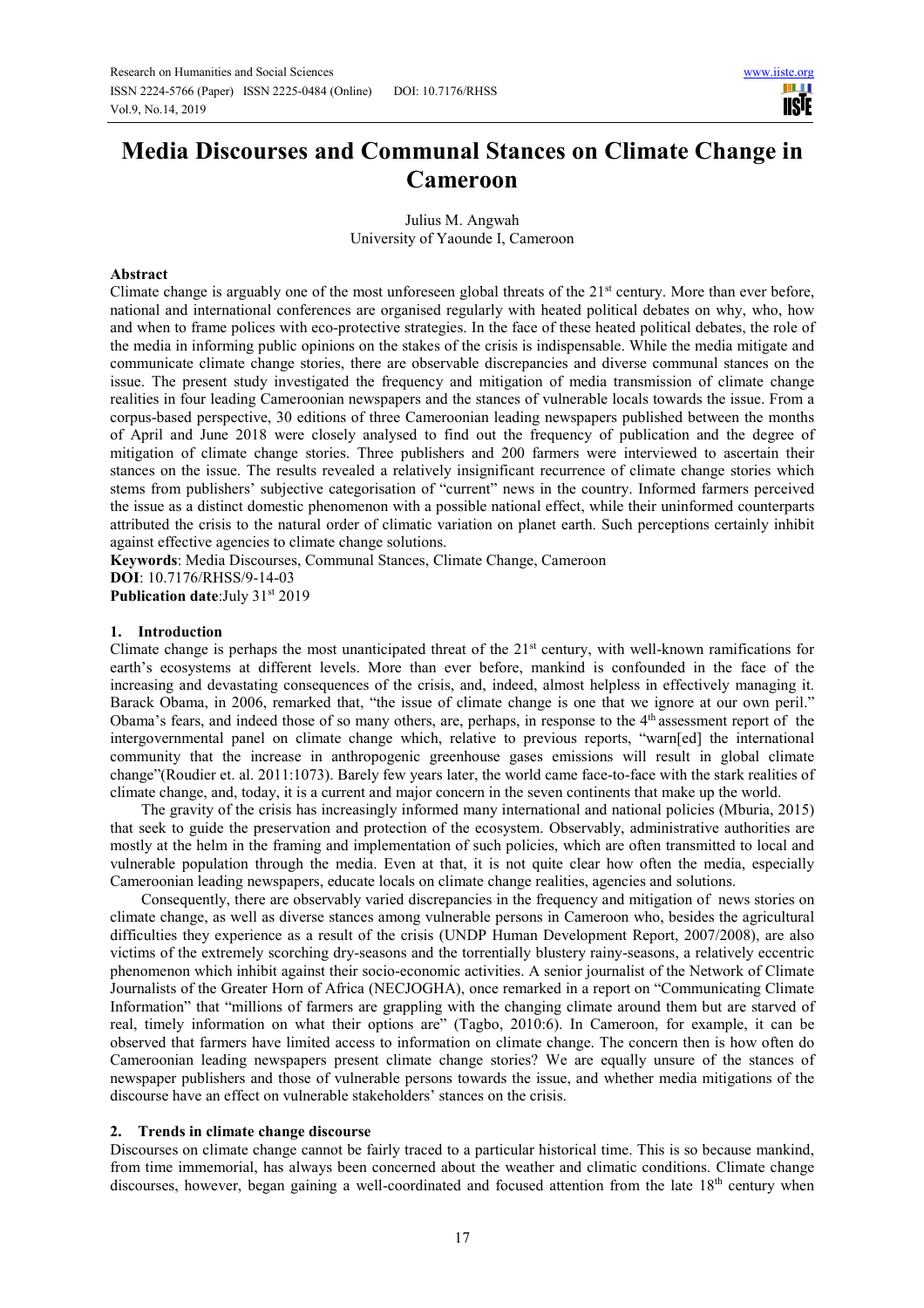geologists found evidence of a succession of geological ages with changing climate (Ripple et al., 2017). Scientific conclusions, at the time, undermined the role of humans in climatic alterations (*Spencer, 2011),* a view which is observably still shared by many today. Increasingly, however, mankind has come to realise that climate change is real and man, who is at the centre of the crisis, can manage it *(*Roudier et. al., 2011:1073). Even at that, there are too many controversies that characterise the debate on whether the crisis is real or not; and if it is, who should address it? And how should it be addressed? Current linguistic debates on the issue have projected various concerns, from attitudinal, through the testing of Down's model of Issue Attention Cycle, to the role of the media and the stances of major stakeholders.

Attitudinally, there are believers and non-believers of climate change as a problem. Swaffield (2012:61) remarks that the "frequent response to the problem of climate change is that there is no problem at all." Essentially, there are two schools of thought in this domain – a complete rejection of the realities of climate change and the claim that climate change is a good thing. Doulton and Brown (2009:194), for example, focus on "broadsheet" newspapers and optimism discourses and argue that climate change is beneficial for development. Swaffield (2012:61) further observes that "among the most prominent cases of climate change denial have been those associated with industry and "big business". It is not surprising since such "big businesses" emit the most quantity of fossil gasses into the atmosphere. Such "big businesses" have often used the media to reject the realities of climate change (Antilla, 2005; Gavin & Marshall, 2011) since discourses against climate change do not pledge any success to their businesses.

While such pessimist stance may discourage efforts to combat the crisis, there are even more convincing arguments that climate change is a reality and should be addressed. Climate change has continuously been perceived as a serious problem mankind is obliged to grapple with (IPCC, 2007). Swaffield (2012:63) argues that climate change is "too big a problem for us to handle". In an effort to project the realities and likely consequences of the crisis, sub-discourses, including "alarmism" (Erenaut & Signit, 2006), "alarmist defeatism" (Hobson &Niemeyer, 2011), "disaster strikes" (Doulton & Brown, 2009), "catastrophe" (Lovelock, 2006) and "Looming tragedy" (Dryzek, 1997), have emerged within the domain of climate change discourse. While these terminologies suggest fear, Signit (2006:13) has further reported that religious metaphors, including "doom, death and judgement" are also used to describe the likely outcome of the crisis. Such discourses of fear, which is expressed through the "increasingly dominant portrayal of anthropogenic global climate change" (Hulme, 2008:10), undoubtedly emphasise the dire need for the crisis to be taken even more seriously.

Other linguistic approaches to climate change have so far tested Down's model of Issue Attention Cycle (Trumbo, 1996). Down's model is built on three major ideas. First, there is a pre-problem stage in which experts recognise that a problem exists, but the public is not yet aware of it. Second, there is an alarmed discovery and euphoric enthusiasm, during which the public becomes aware and alarmed about the problem, but confident of society's ability to resolve it, an optimism which according to Down, is driven by an American tradition of viewing most obstacles as external rather than intrinsic to societal structure. Third, while the public soon realizes the cost effects and how difficult it could be to solve it, politicians realize that the problem may even be caused by a condition that benefits society.

Media mitigation of climate change discourses has been another interesting linguistic perspective to the issue. In fact, most linguistic studies on climate change have been media-oriented. Boykoff & Boykoff (2004), for instance, assessed media biases on climate change, Brossard et al. (2004) compared variations of media coverage among nations, Mundo (2012) investigated thematic constructions and lexical preferences in *Cameroon Tribune* and *The Post* newspapers, and argued that transitivity is given more prominence compared to modality. Angwah (2018) analysed media reports, besides other data, and argued that climate change discourse is more of a regional than a national phenomenon.

Even with the seemingly elaborate research energy in climate change discourse, the frequency of media publication and degree of mitigation of climate change stories, as well as vulnerable communal stances on the issue are yet to enjoy adequate scholarly attention in Cameroon. Based on the readings we have carried out, the literature on climate change discourses in Cameroon is scanty. There has been no conscious effort in Cameroon to elaborately explore the recurrence and mitigation of climate change stories in Cameroonian leading newspapers, and to assess rural and urban responses to the issue at stake. These, in a nutshell, are the major preoccupations of the present study.

## **3.Material and Method**

10 editions of three Cameroonian leading newspapers of English expression (*The Post, The Guardian Post and The Horizon*), published between the months of April and June 2018 were randomly selected for analyses. In all, there were a total of 30 newspaper issues. Each of the editions was closely studied to find out if they had at least an article on climate change. After the identification and tabulation of the relative frequencies, the identified climate change stories were read, typed and converted to plain text format for further analyses with AntConc. In all, the entire corpus was made up of 3215 words. In the course of reading selected news stories on climate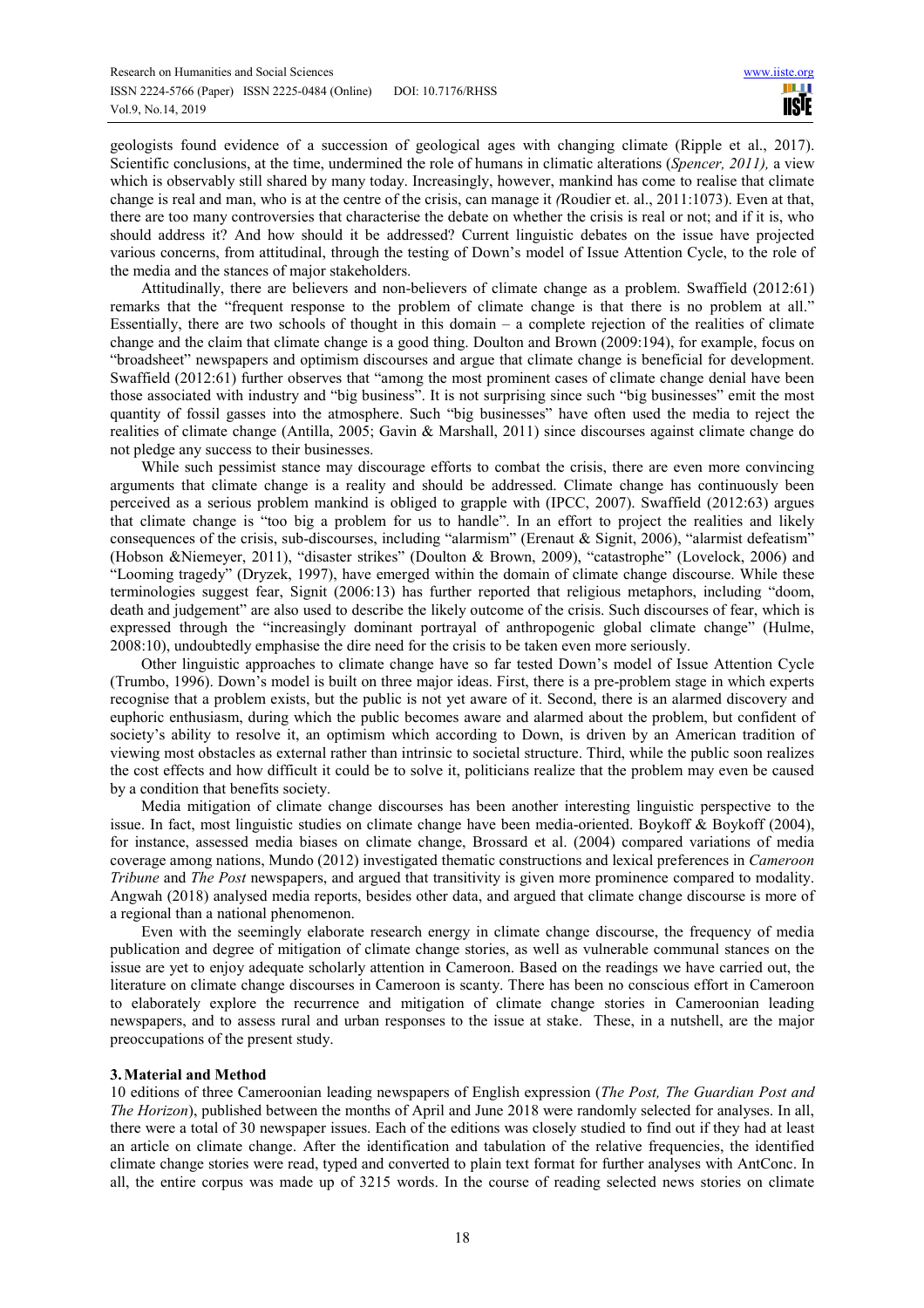change, sample mitigating devices were noted and later tested for frequency and concordances. Results from the three sets of newspapers were compared and tabulated.

 The publishers of the three newspapers and 200 randomly selected farmers were interviewed. 100 informants were based in Bamenda and 100 others in Mankon, Mbengwi, Bali and Bafut, which are all rural communities in the North West Region of Cameroon. The qualification and categorisation of informants were strictly based on their areas of dwelling. All the informants had spent at least 15 years in their respective dwellings and while the rural inhabitants were mostly subsistent farmers, urban informants were drawn from different social strata. While the three publishers were asked questions on their stances, the frequencies and motives of publishing climate change stories, the 200 randomly selected informants were asked questions on their awareness of the effects of climate change on them as well as their perspectives to climate change agencies and solutions.

## **4. Results**

A close study of the 30 randomly selected newspapers revealed a paucity of climate change stories. In fact, only five of the 30 newspaper issues carried news stories on climate change. A large chunk of the newspapers' contents was politically-oriented. The following table presents the distribution of climate change stories on the 30 newspapers we considered for analyses.

| Table One: Distribution of climate change news stories on newspapers |  |  |  |
|----------------------------------------------------------------------|--|--|--|
|----------------------------------------------------------------------|--|--|--|

| <b>Newspapers</b>        | $N^{\circ}$ of $NPs^2$ | Freq. of $CC^3$ stories | <b>Rel.</b> % | No. Words |
|--------------------------|------------------------|-------------------------|---------------|-----------|
| <b>The Post</b>          |                        |                         | 40%           | 1438      |
| <b>The Guardian Post</b> | l O                    |                         | 60%           | 777       |
| <b>The Horizon</b>       |                        |                         | $00\%$        | $00\,$    |
| Total                    | 30                     |                         | 100%          | 3215      |

Even in editions where news stories on climate change were found, such stories did not feature on the frontline pages. In all the 30 newspaper issues studied, the front pages carried headlines that were mostly politicallyoriented with asymmetrical social and administrative issues. While this could be based on the current sociopolitical crisis wrecking Anglophone Cameroon, climate change is also quite important to be ignored even under the category of what is often considered in journalistic language as "minor" news. This suggests two things – either the publishers do not see the need for regular publication of news stories on climate change or they just do not have access to current information on the issue which they can disseminate. The five climate change stories were closely read and various stance devices (hedges and boosters) were identified. In table two below, we present some of the hedging epistemic usages in news stories that were analysed.

## **Table Two: Hedges in Newspaper Climate Change Reports**

| <b>Hedges</b>                   | Freq. | $\frac{6}{10}$ |
|---------------------------------|-------|----------------|
|                                 |       |                |
| <b>Assume</b>                   |       | 5.37%          |
| <b>Believe</b>                  |       | $3.22\%$       |
| <b>Should</b>                   |       | 7.52%          |
| Would                           | 10    | 10.75%         |
| Could                           |       | 5.37%          |
| <b>Possible</b>                 |       | 2.15%          |
| It is not quite clear whether   | 3     | $3.22\%$       |
| could be based on the fact that | 3     | $3.22\%$       |
| We                              | 15    | $16.12\%$      |
| <b>Agentless passives</b>       |       | 18.27%         |
| <b>References</b>               | 23    | 24.73          |
| <b>Total</b>                    | 93    | 100%           |

As indicated on Table Two above, 93 of the total 3215 words in the corpus were hedges used to mitigate various propositions, and this was either due to the author's limited knowledge of the subject matter, the desire to effectively attribute authorial responsibility or merely as a strategy for decreasing fuzziness. Consider, for instance, the following textual examples that clearly demonstrate these three mitigating functions of hedges in the corpus.

- 1. *These reveal that net revenues could rise by up to \$2.9 billion if future climates are mild and wet but*  could fall by up to \$12.6 billion if they are hot and dry. (TPNP1<sup>4</sup>)
- 2. *President Paul Biya invited the international community to go beyond the debate on responsibility*

 $\overline{a}$ <sup>2</sup>NPs: Newspapers

<sup>&</sup>lt;sup>3</sup>CC: Climate change

<sup>4</sup> TPNP1: The Post Newspaper, number one.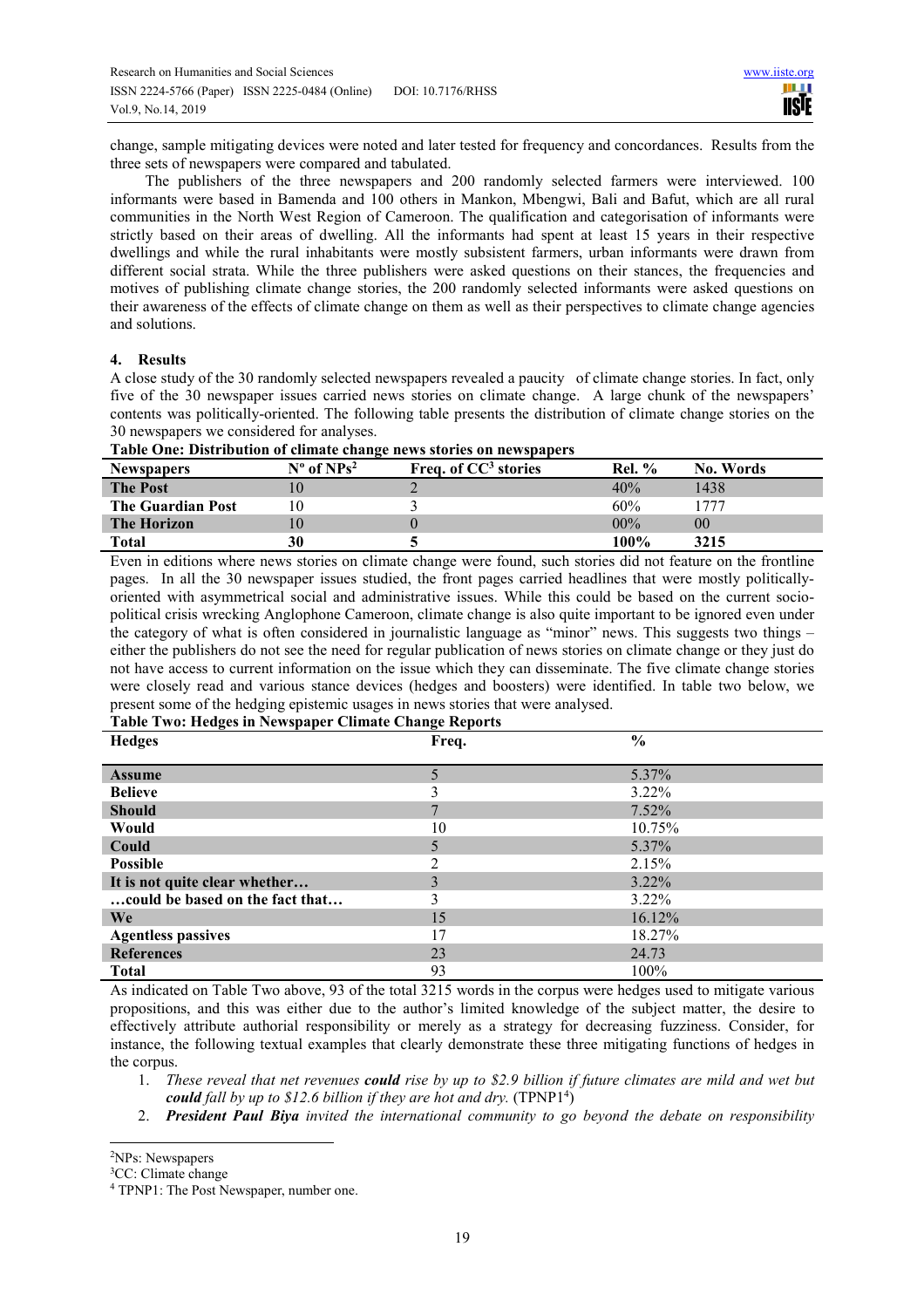*between the industrialised and developing countries, adding that the reduction of greenhouse gas*  emissions remains conditional on the support of the international community. (TGPNP1<sup>5</sup>)

3. *Even though the forest is under threat, Green Peace Africa believes working with educational institutions in creating urban green spaces is a foundation for future leaders to stem deforestation…(*TGPNP1)

The use of the epistemic modal verb, "could," in example 1 above, suggests the author's uncertainty of the possible turn out of events. By making reference to President Paul Biya, as seen in example 2, the author of the report attributes the responsibility of the claim to an agent other than himself. The last example projects the relativity of the claim to a particular subject and insists that the belief is shared by members of the *Green Peace Africa* and not necessarily by everyone. Even with the use of such hedging devices, all five stories merely reported administrative claims on climate change. Neither of them was an exhaustive story on climate change realities in various parts of the country or the world, nor an assessment of the practical efforts to national climate change solutions. Besides hedges, boosters were also used in the various reports as presented on Table Three.

**Table Three: Boosters in newspaper climate change reports**

| <b>Boosters</b>               | Freq. | $\frac{6}{6}$ |
|-------------------------------|-------|---------------|
| <b>Will</b>                   | 8     | 16.66%        |
| Must                          |       | 6.25%         |
| <b>Need to</b>                |       | 4.16%         |
| <b>Establish</b>              |       | 10.41%        |
| <b>Clear</b>                  | 9     | 18.75%        |
| Proper                        | 4     | 8.33%         |
| There are indicators that     |       | 8.33%         |
| is determined to              |       | 16.66%        |
| It is quite evident that      |       | 6.25%         |
| We cannot doubt the fact that |       | 4.16%         |
| <b>Total</b>                  | 48    | 100%          |

Boosters were used as mitigating devices to show authors' confidence in their propositions. The following example shows the author's conviction in the truth value of their proposition:

4. *Climate change in Cameroon has had, and will continue to have, adverse effects on agro-ecosystems and communities in multiple ways; with negative consequences dominating.* (TGPNP1)

All the booster devices identified suggest the authors' convictions as exemplified in (4) above. Angwah (2018:205) contends that, "such predictions are often the effects of convincing evidence" which could be justified to some extent. Consequently, the epistemic modal auxiliary, "will" "boosts the confidence, inherent in the claim and thus assures the listener or reader to identify with the truth value or degree of truthfulness in the proposition" (opcit). The other boosters, we tested, were all used for the same purpose. From the statistics presented above, we notice that Cameroonian leading newspapers are more likely to hedge climate change claims than boost them, as could be seen on the following figure that clearly shows the quantitative differences of hedges and boosters in the corpus.

## **Figure One: Quantitative differences between hedges and boosters**



5 TGPNP1: The Guardian Post Newspaper, number one

 $\overline{a}$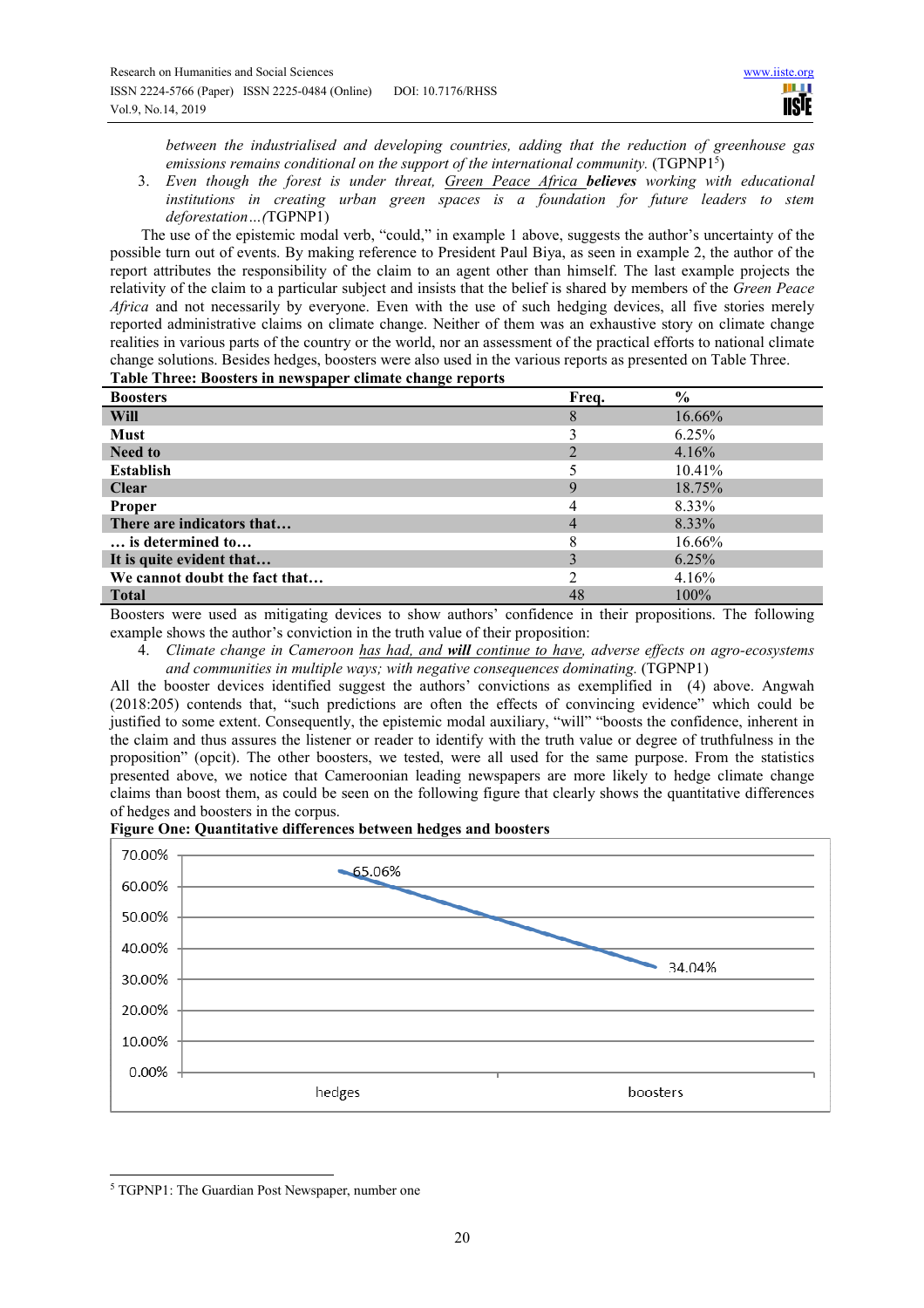## **5. Publishers' stances on climate change: urban and rural responses**

Micro perspectives to global climate change solutions are effervescent. Consequently, for there to be a genuine global participation in eco-preservation, there must be a certain degree of micro awareness. The two sets of informants, publishers and rural/urban inhabitants, who were interviewed on various fundamental basics of climate change realities and effects, had interesting views on the issue.

First, the three publishers agreed on a number of issues. They do not publish climate change stories regularly because of more current and pressing socio-political issues in the country. They argued that as a result of the crisis, there are even less talks on climate change which also leads to a paucity of stories on the issue. This could explain why even when climate change news is published, it is either a report on a meeting or tree-planting exercise, and hardly ever an in-depth story on the climate change crisis. From such weak backgrounds, there could hardly be any thorough appraisal of the crisis, and this could justify why the reports are most likely to be hedged than boosted. This also suggests that in Cameroon, socio-political news is given more prominence than environmental issues, especially at a time like this when the country is faced with the Anglophone Crisis and mounting pressures from both Cameroonian opposition political parties and the international community. The situation was, however, different with regard to the 200 other informants. 5 (2.5%) of the 200 rural informants, for instance, said they were hearing of the phrase "climate change" for the first time. With regard to whether climate change is real or not, they all agreed that it is real, but did not see it in exactly the same way. 54 (54%) of the 100 Urban informants (UI)and 35 (35%) of the rural informants (RI)considered the crisis as a domestic issue with possible national and even international ramifications. The other informants (46 (46%) urban informants and 75 (75%) rural informants) considered it as the natural alternation of climatic order. On whether it should be taken seriously or not, all the informants think it should. With regard to what could be done; while some (54 (54%) urban informants and 35 (35%) rural informants) felt that more trees could be planted and the cutting of trees minimized, the others (46 (46%) UI and 75 (75%) RI) were not quite sure of what needs to be done. In short, they suggested that there is almost nothing to be done about it because it is the natural climatic order of which man has no influence over it. This view was popular in the 18<sup>th</sup> century western society (*Spencer, 2011*), *and that it is still held today suggests that many Cameroonians are yet to come to terms with the stark realities of climate change. Over the years, mankind has come to realise that its activities, through the emission of fossil gasses, are affecting the planet and, therefore, sees the dire need for more integrated and micro agencies to climate change solutions.*

## **6. Discussions and Conclusion**

The paucity of newspaper publications on climate change stories somewhat correlates with the degree of awareness of climate change in rural and urban settings in Cameroon. Consequently, the diverse beliefs about the issue are partly informed by the epileptic publication or discussion of climate change stories. Even where climate change news is published, it is hardly an exhaustive account of the stark realities in the country or elsewhere, but rather slender information which hardly passes for an exhaustive and realistic story on the issue. The discourse is generally mitigated to mark uncertainty or confidence, to adequately attribute authorial responsibility to claims and generally to decrease fuzziness. There is, however, the dire need for more recurrent publication of the contextual realities of climate change that could inform and inspire Africans, and Cameroonians in particular, to effectively contribute to climate change solutions. The urgency of the issue requires a prominent voice even amidst crisis situations. Consequently, media organs should necessarily design policies that stimulate individual and collective agencies to climate change solutions.

## **References**

- Angwah, J. (2018). *Stances in West African and Asian Climate Change Discourses: A Corpus-Based Appraisal.*  Unpublished PhD Thesis, University of Yaounde I.
- Boykoff M.T and Boykoff J.M (2004). "Bias as balance: global warming and the US prestige press." *Global Environmental Change*. 14: 125–36.
- Brossard , D., Shanahan, J., and McComas, K. (2004). "Are issue-cycles culturally constructed? A comparison of French and American coverage of global climate change."*Mass Communication and Society.*7 (3): 359- 377.

Fairclough, N. (1992). *Discourse and Social Change, Cambridge*: Polity Press.

- Grundmann, R. and KRISHNAMURTHY, R. (2010). "The Discourse of Climate Change: A Corpus-based Approach." *Critical Approaches to Discourse Analysis across Disciplines*. 4 (2): 125 – 146
- Jorgensen, M. and Louise, J. P. (2002).*Discourse Analysis as Theory and Method*. SAGE Publications Ltd 6 Bonhill Street London EC2A 4PU
- Mundo, L. (2012). "Media Biases of Climate Change in Cameroon Radio and Television Station". Unpublished MA Dissertation, University of Yaounde 1.
- *Ripple WJ, Wolf C, Newsome TM, Galetti M, Alamgir M, Crist E, Mahmoud MI, Laurance WF (13 November*